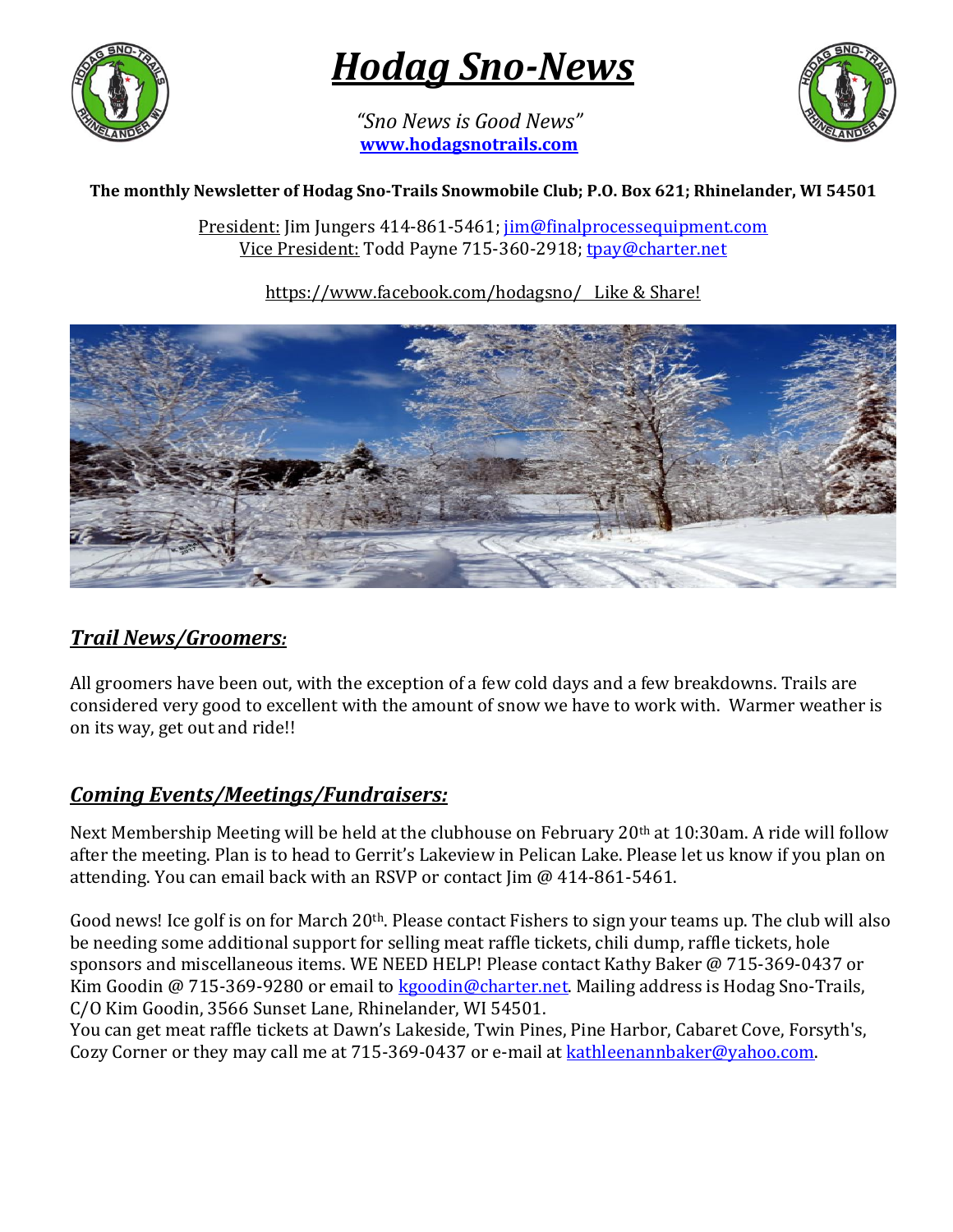



## **RUSS AND BILLI FISHER'S**

### 16TH ANNUAL ICE GOLF FUND RAISER

### **FOR THE**

### **HODAG SNO-TRAILS SNOWMOBILE CLUB**

SATURDAY, MARCH 20, 2021

AT FISHER'S RESORT ON LAKE GEORGE

TEE-OFF IS AT 11:30 AM.

4 PERSON TEAMS, \$40 PER TEAM

BEST BALL, SHOT GUN START.

RAFFLES, MEAT RAFFLE, BASKETS, FOOD

TO SIGN UP OR FOR MORE INFORMATION

**CONTACT BILLI FISHER** 

 $(715)$  362-3691